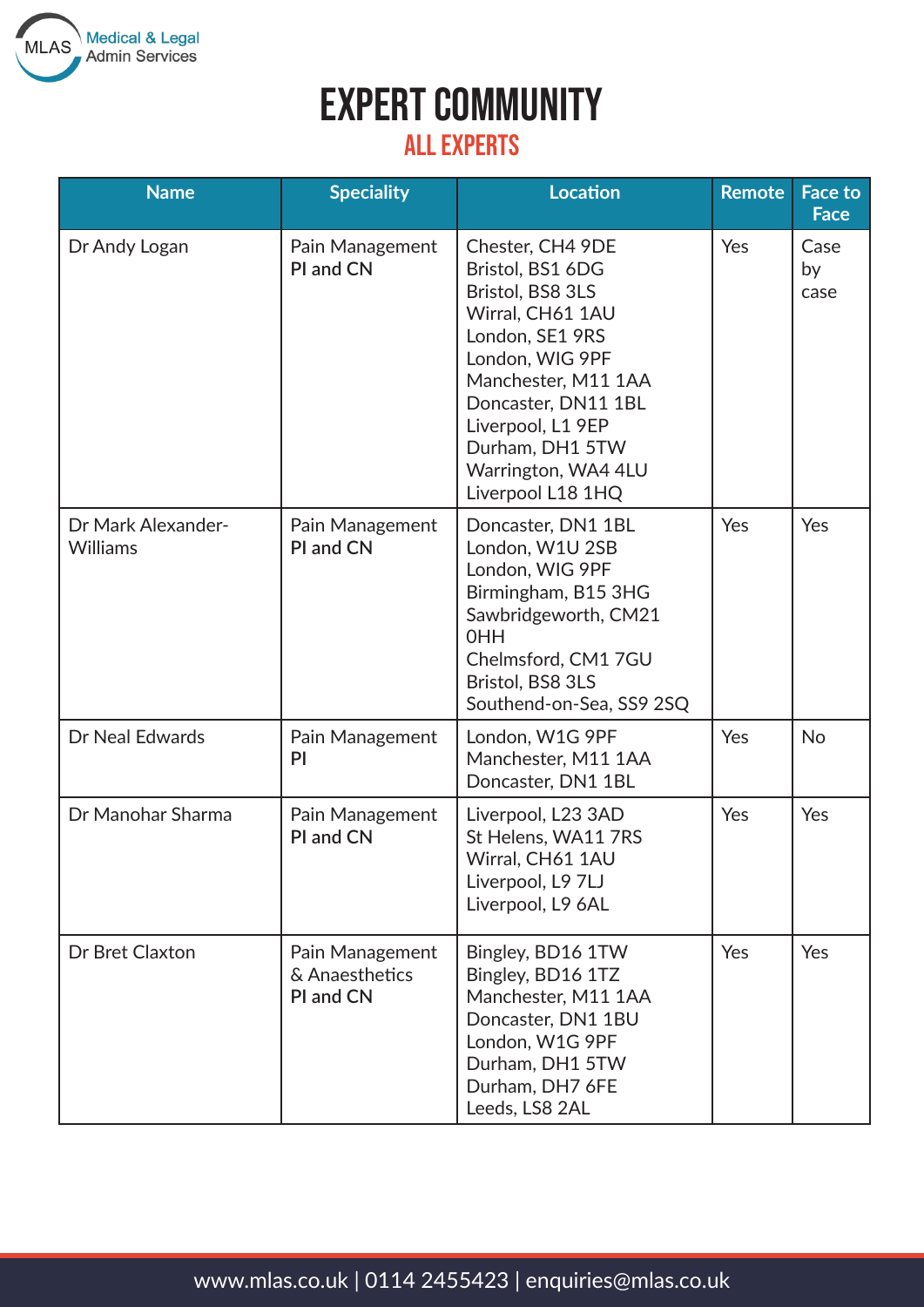

| <b>Name</b>             | <b>Speciality</b>                              | <b>Location</b>                                                                                                                                                                                                                                                                                                                                                      | <b>Remote</b> | <b>Face to</b><br><b>Face</b> |
|-------------------------|------------------------------------------------|----------------------------------------------------------------------------------------------------------------------------------------------------------------------------------------------------------------------------------------------------------------------------------------------------------------------------------------------------------------------|---------------|-------------------------------|
| Dr Dimitriy Leschinskiy | Pain Management<br>& Anaesthetics<br>PI        | London, SE1 9SG<br>Canterbury, CT1 3RD<br>Maidstone, ME14 5FT<br>Liverpool, L9 7LJ<br>Birmingham, B15 3HG<br>Manchester, M11 1AA<br>Leeds, LS8 2AL<br>Bristol, BS8 3LS<br>Nottingham, NG11 6DT<br>Bristol, BS1 6DG<br>Liverpool, L1 9AR<br>Doncaster, DN1 1BL<br>Brighton, BN4 3FL<br>Brighton, BN1 4ZE<br>Newcastle, NE7 7XE<br>Lympne, CT21 4JN<br>Durham, DH7 6FE | Yes           | Yes                           |
| Dr Mark Miller          | Pain Management<br>PI and CN                   | Manchester, M33 7AQ<br>Shrewsbury, SY39DP<br>Birmingham, B15 3HG<br>Shrewsbury, SY1 3AB<br>London, WIG 9PF<br>Edinburgh, EH1 1SU<br>Cheadle, SK8 1LB<br>Birmingham, B15 3HG                                                                                                                                                                                          | <b>No</b>     | Yes                           |
| Dr Seshu Tatikola       | Pain Management<br>& Anaesthetics<br>PI and CN | Doncaster, DN1 1BU<br>Sheffield, S10 3BR<br>Leeds, LS8 2AL<br>Manchester, M11 1AA<br>Birmingham, B15 3HG<br>Newcastle, NE3 1DB<br>Durham, DH1 5TW                                                                                                                                                                                                                    | Yes           | Yes                           |
| Dr Amr Elsissi          | Anaesthetics<br><b>CN</b>                      | Leicester, LE3 9QP<br>Leicester, LE2 1SD<br>Leicester, LE5 1HY<br>Nottingham, NG12 4GA<br>London, W1G 9PF<br>Liverpool, L1 9ED<br>Birmingham, B15 3HG                                                                                                                                                                                                                | Yes           | Yes                           |
| Mr Mark Prempeh         | <b>Spinal Surgery</b><br>PI and CN             | Chelmsford, CM2 ORT<br>Wakefield, WF4 3HT<br>London, W1G 9PF<br>Doncaster, DN1 1BL                                                                                                                                                                                                                                                                                   | Yes           | Yes                           |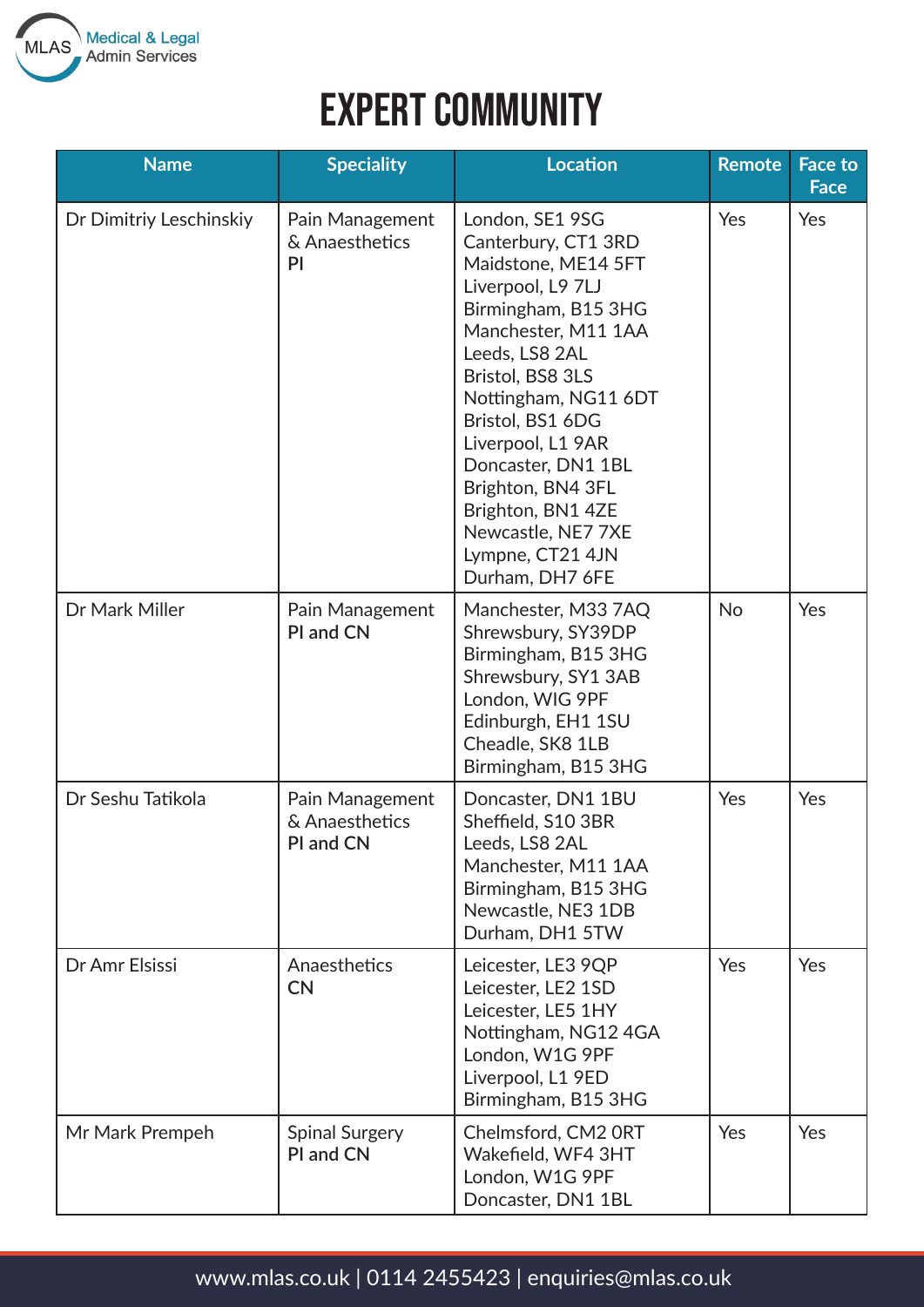

# **EXPERT COMMUNITY**

| <b>Name</b>                   | <b>Speciality</b>                                    | <b>Location</b>                                                                                                                                                                                                                                           | <b>Remote</b> | <b>Face to</b><br><b>Face</b> |
|-------------------------------|------------------------------------------------------|-----------------------------------------------------------------------------------------------------------------------------------------------------------------------------------------------------------------------------------------------------------|---------------|-------------------------------|
| Mr Henry Budd                 | <b>Spinal Surgery</b><br>PI and CN                   | Bristol, BS8 3LS<br>Bristol, BS1 6DG<br>Exeter, EX2 4U<br>Truro, TR1 3UP<br>Torquay , TQ1 4UP<br>Birmingham, B15 3HG<br>London, W1G 9PF<br>London, W1G 7JL                                                                                                | Yes           | Yes                           |
| Mr Martin Knight              | <b>Spinal Surgery</b><br>PI and CN                   | London, W1G 9QP<br>London, W1G 9QH<br>Doncaster, DN1 1BL<br>Cardiff, CF5 1QS<br>Manchester, M11 1AA<br>Chelmsford CM1 1FG                                                                                                                                 | Yes           | <b>No</b>                     |
| Mr Shaishav Bhagat            | <b>Spinal Surgery</b><br>PI and CN                   | Ipswich, IP4 5PD<br>Ipswich, IP4 5SW<br>Colchester, CO4 5XR<br>Chelmsford, CM2 8FR                                                                                                                                                                        | Yes           | Yes                           |
| Mr Debapriya<br>Bhattacharyya | Neurosurgery &<br><b>Spinal Surgery</b><br>PI and CN | Sheffield S10 5UB<br>Sheffield, S10 3BR<br>Doncaster, DN1 1BL                                                                                                                                                                                             | Yes           | Yes                           |
| Mr James Kellerman            | Neurosurgery &<br><b>Spinal Surgery</b><br>PI        | Essex, CM13 3LE<br>London, WIG 9PF<br>Chelmsford, CM1 7GU<br>Chelmsford, CM2 7TB<br>Exeter, EX2 4UG                                                                                                                                                       | Yes           | Yes                           |
| Dr Ioannis Mavroudis          | Neurology<br>PI and CN                               | London, W1G 9PF<br>London, SE1 9SG<br>London, SW5 9AS<br>Stockton on Tees, TS20 1PX<br>Manchester, M11 1AA<br>Chelmsford, CM1 7GU<br>Doncaster, DN1 1BL<br>Durham, DH7 6FE<br>Liverpool, L9 7LJ<br>Leeds, LS1 4HY<br>Leeds, LS8 2AL<br>Leicester, LE1 1QZ | Yes           | Yes                           |
| Dr Adnan Al-Araji             | Neurology<br>PI and CN                               | Newcastle, ST5 OSX<br>Birmingham, B14 6DT<br>London, W1G 9PF                                                                                                                                                                                              | Yes           | Yes                           |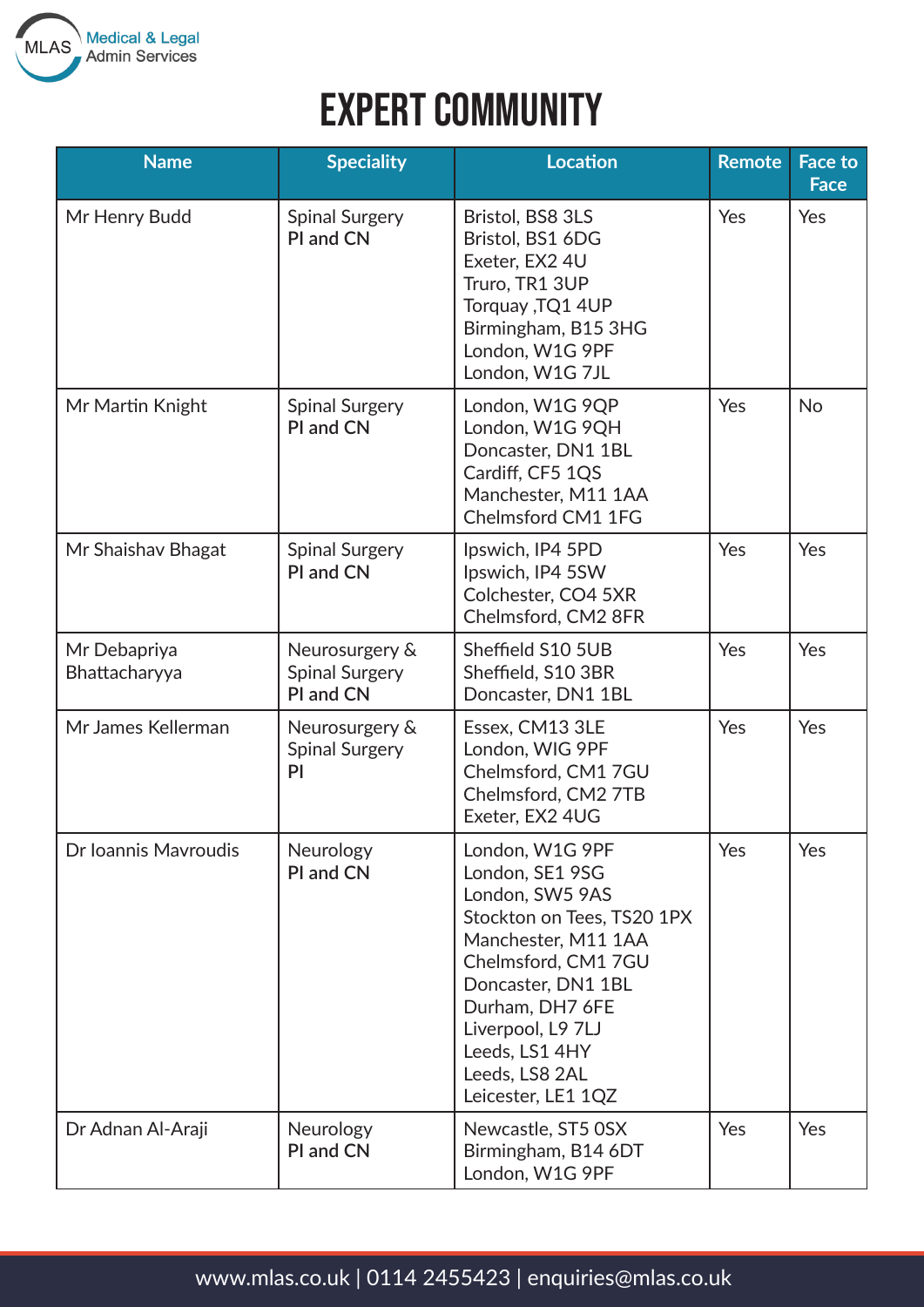

| <b>Name</b>         | <b>Speciality</b>                                         | <b>Location</b>                                                                                                                                                                                                    | <b>Remote</b>   | <b>Face to</b><br><b>Face</b> |
|---------------------|-----------------------------------------------------------|--------------------------------------------------------------------------------------------------------------------------------------------------------------------------------------------------------------------|-----------------|-------------------------------|
| Mr Max Almond       | General Surgery/<br>Sarcoma<br>PI and CN                  | London, W1G 9PF<br>Birmingham, B5 7UG<br>Stourbridge, DY8 1UX<br>Liverpool, L1 9AR<br>Doncaster, DN1 1BU<br>Bristol, BS8 3LS<br>Manchester, OL10 1AA                                                               | Yes             | Yes                           |
| Mr Sameer Singh     | General<br>Orthopaedic/<br><b>Upper Limb</b><br>PI and CN | Bedford, MK40 4AW<br>Bedford, MK42 9DJ<br>Milton Keynes, MK6 5LR<br>London, W1G 9PF<br>Chichester, PO19 6WB<br>London, SE1 9SG<br>Leeds, LS8 2AL<br>Manchester, M20 3QD                                            | Yes             | Yes                           |
| Mr Sen Venkat       | General<br>Orthopaedic/<br>Lower Limb<br>PI and CN        | London, W1G 9PF<br>London, E18 1BD<br>London, EN1 3AZ<br>London, E14 4HD<br>Birmingham, B15 3HG<br>Manchester, M11 1AA<br>Chelmsford, CM1 7GU<br>Manchester, M20 3QD<br>Manchester, OL10 1AA<br>Birmingham, B3 3RJ | Yes             | Yes                           |
| Mr Vijay Joshi      | <b>Thoracic Surgery</b><br>PI and CN                      | Sale, M33 3HP<br>London, W1G 9PF<br>Liverpool, L9 7LJ                                                                                                                                                              | Yes             | Yes                           |
| Dr Hannah Bashforth | Psychology/<br><b>Chronic Pain</b><br>PI and CN           | Bristol, BS1 6DG<br>Birmingham, B15 3HG<br>Altrincham, WA15 9TB<br>Liverpool, L1 9ED<br>Cheshire, M33 3AQ<br>London, W1G 9PF                                                                                       | Case<br>by case | Yes                           |
| Dr Rachel McGowan   | Psychology<br>PI and CN                                   | Liverpool L9 7LJ<br>Liverpool, L1 9AR                                                                                                                                                                              | Case<br>by case | Yes                           |
| Dr Arthur Pearce    | Psychology<br>PI                                          | Richmond upon Thames,<br>TW9 2PR<br>Southampton, SO32 1AF<br>Brighton, BN1 6SG                                                                                                                                     | Yes             | Yes                           |
| Dr Karen Barton     | Psychology<br>PI and CN                                   | Birmingham, B28 OEL<br>Coventry, CV1 2LE                                                                                                                                                                           | Yes             | Yes                           |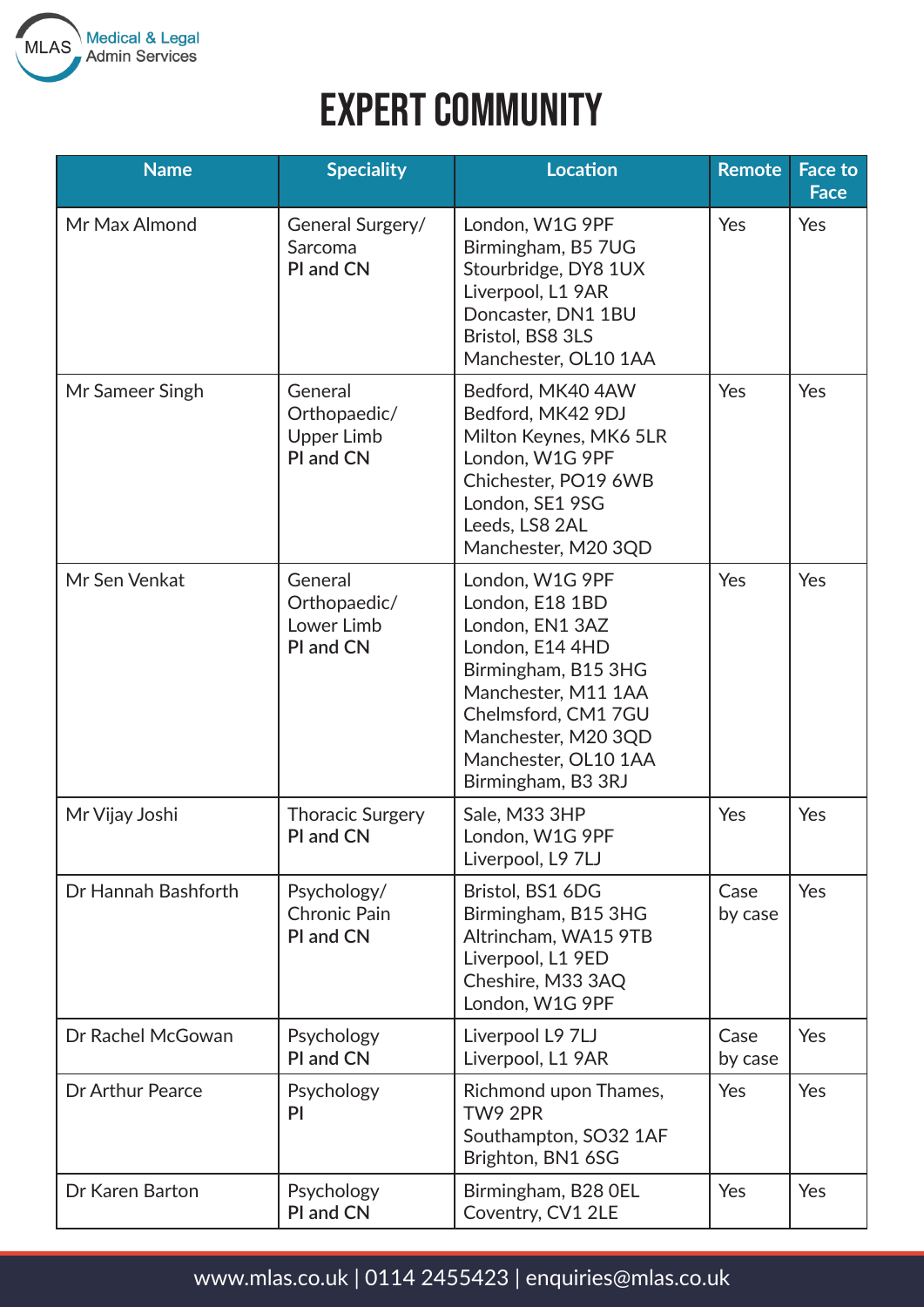

## **EXPERT COMMUNITY**

| <b>Name</b>        | <b>Speciality</b>                                           | <b>Location</b>                                                                                                                                                                                                                                 | <b>Remote</b> | <b>Face to</b><br><b>Face</b> |
|--------------------|-------------------------------------------------------------|-------------------------------------------------------------------------------------------------------------------------------------------------------------------------------------------------------------------------------------------------|---------------|-------------------------------|
| Dr Sarah Woods     | Psychology<br>PI and CN                                     | Morpeth, NE61 1HP<br>Newcastle, ST5 OSX<br>Durham, DH1 5TW<br>Durham, DH7 6FE                                                                                                                                                                   | Yes           | Yes                           |
| Dr Sasha Hvidsten  | Child & Adolescent<br>Psychiatry &<br>Neuropsychiatry<br>PI | Redditch, B96 6QH                                                                                                                                                                                                                               | Yes           | Yes                           |
| Dr Anthony Hammond | Rheumatologist &<br>Pain Physician<br>PI                    | London, W1G 9PF<br>London, SE1 9RS<br>Maidstone, ME14 5FT<br>Doncaster, DN1 1BL<br>Manchester, M11 1AA<br>Bristol, BS8 3LS<br>Birmingham, B15 3EB                                                                                               | Yes           | Yes                           |
| Dr Jeremy Axon     | Rheumatology<br>PI and CN                                   | Harpenden, AL5 4BP<br>Sawbridgeworth, CM21<br><b>OHH</b><br>London, WIG 9PF<br>Bedford, MK40 4AW                                                                                                                                                | Yes           | Yes                           |
| Mr Nadir Osman     | <b>Urological Surgery</b><br>PI and CN                      | Sheffield, S10 5UB<br>Sheffield, S10 3BR<br>Rotherham, S65 2AJ<br>London, W1G 9PF<br>Birmingham, B15 3HG<br>Bristol, BS8 3LS<br>Doncaster, DN1 1BL<br>Liverpool, L9 7LJ<br>Manchester, M11 1AA<br>Stockton on Tees, TS20 1PX<br>Durham, DH7 6FE | Yes           | Yes                           |
| Mr Mohamed Riad    | Urogynaecology &<br>Obstetrics<br><b>CN</b>                 | Birmingham, B15 3HG<br>Birmingham, B15 3EB<br>London, W1G 7JI<br>Bristol, BS8 3LS<br>Manchester, M20 3QD                                                                                                                                        | Yes           | Yes                           |
| Dr Teresa Kelly    | Obstetrics<br>PI and CN                                     | Manchester, M13 9WL                                                                                                                                                                                                                             | Yes           | Yes                           |
| Dr Santanu Acharya | Obstetrics &<br>Gynaecology<br>PI and CN                    | Glasgow, G51 4FD                                                                                                                                                                                                                                | Yes           | Yes                           |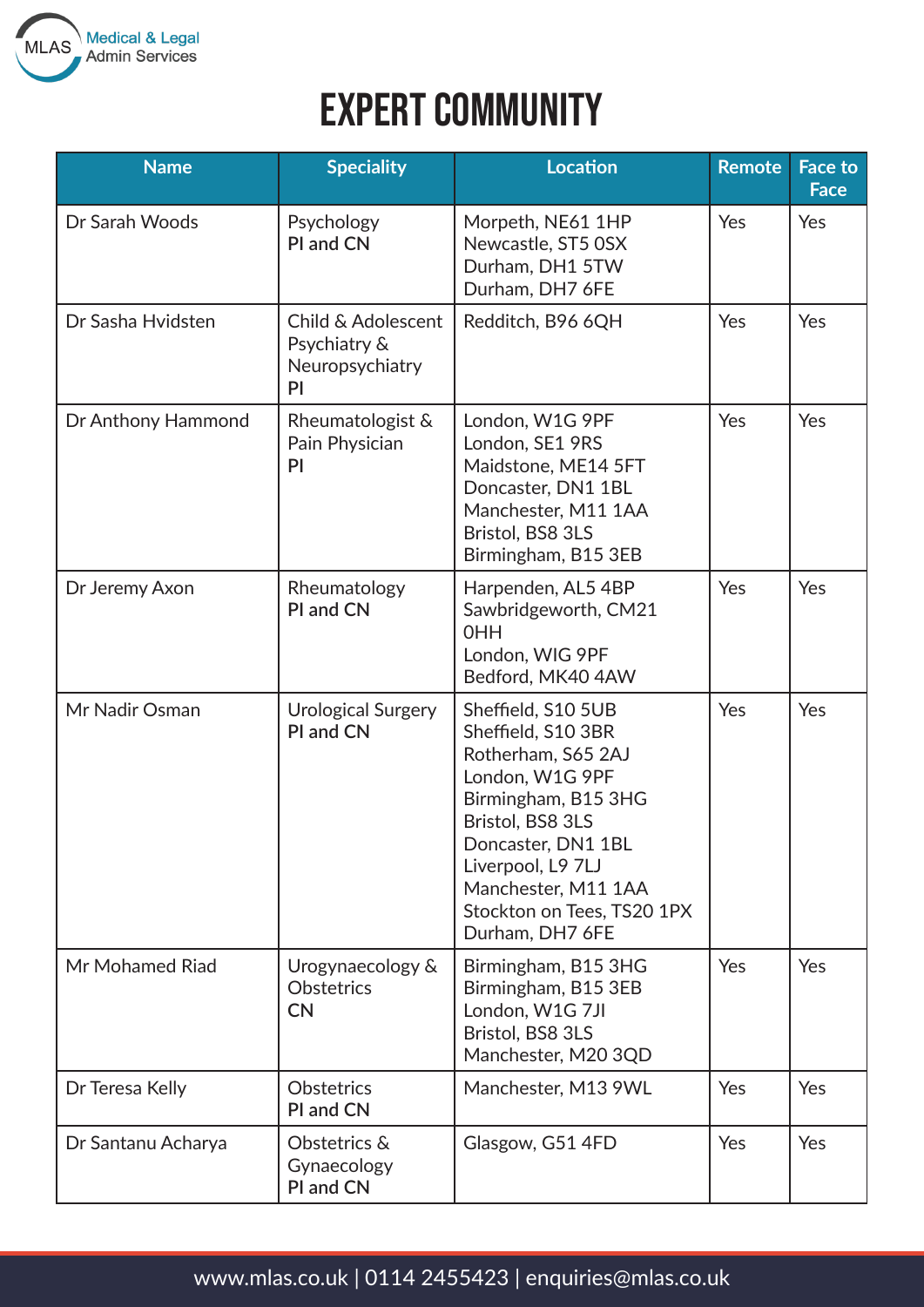

| <b>Name</b>             | <b>Speciality</b>                                       | <b>Location</b>                                                                                                      | <b>Remote</b> | <b>Face to</b><br><b>Face</b> |
|-------------------------|---------------------------------------------------------|----------------------------------------------------------------------------------------------------------------------|---------------|-------------------------------|
| Mr Kim Hakin            | Ophthalmology<br>PI and CN                              | Somerset, TA2 6AN<br>London, W1G 9HT                                                                                 | Yes           | Yes                           |
| Mr Scott Frame          | Orthotics<br>PI and CN                                  | Cardiff, CF23 5HX<br>Weston-Super-Mare, BS23<br>1XQ<br>Birmingham, B15 3EB<br>Bristol, BS3 1AS<br>Guildford, GU1 3UA | Yes           | Yes                           |
| Mr Neil Roberts         | Cardiothoracic<br>Surgery<br>PI and CN                  | London, W1 7HR                                                                                                       | Yes           | Yes                           |
| Dr Sam Creavin          | <b>GP</b><br><b>CN</b>                                  | Remote appointments                                                                                                  | Yes           | <b>No</b>                     |
| Dr Ravinder Varaich     | Dentistry<br>PI and CN                                  | London, NW8 ORH<br>Stoke Poges, SL2 4NJ                                                                              | Yes           | Yes                           |
| Dr Alex Michael         | Dentistry<br>PI and CN                                  | Cheltenham, GL51 OTD                                                                                                 | Yes           | Yes                           |
| Ms Lynda Lee            | Nursing/Care<br>PI and CN                               | Home visits                                                                                                          | Yes           | Case<br>by<br>case            |
| Mr Jong Kim             | Plastic, Hand &<br><b>Cosmetic Surgery</b><br>PI and CN | London, W1G 9PF<br>Darlington, DL1 4PL                                                                               | Yes           | Yes                           |
| <b>Dr Stuart Porter</b> | Physiotherapy<br>PI and CN                              | Wigan, WN68AZ                                                                                                        | Yes           | Yes                           |
| Miss Helen Searle       | <b>Nursing</b><br>PI and CN                             | Home visits                                                                                                          | Yes           | Yes                           |
| Mr Christopher Phillips | Emergency<br>Medicine<br><b>CN</b>                      | Durham, DL4 1AA<br>Durham, DH6 2TH<br>Sunderland, SR3 3XW<br>Consett, DH8 0BW<br>Newcastle, NE1 3DY                  | Yes           | Yes                           |
| Mr Victor Ameh          | Emergency<br>Medicine<br>PI and CN                      | Manchester, M20 3QD<br>Manchester, M20 6UR                                                                           | Yes           | Yes                           |
| Ms Rhiannon Stokes      | Occupational<br>Therapy<br>PI and CN                    | Home visits                                                                                                          | <b>No</b>     | Yes                           |